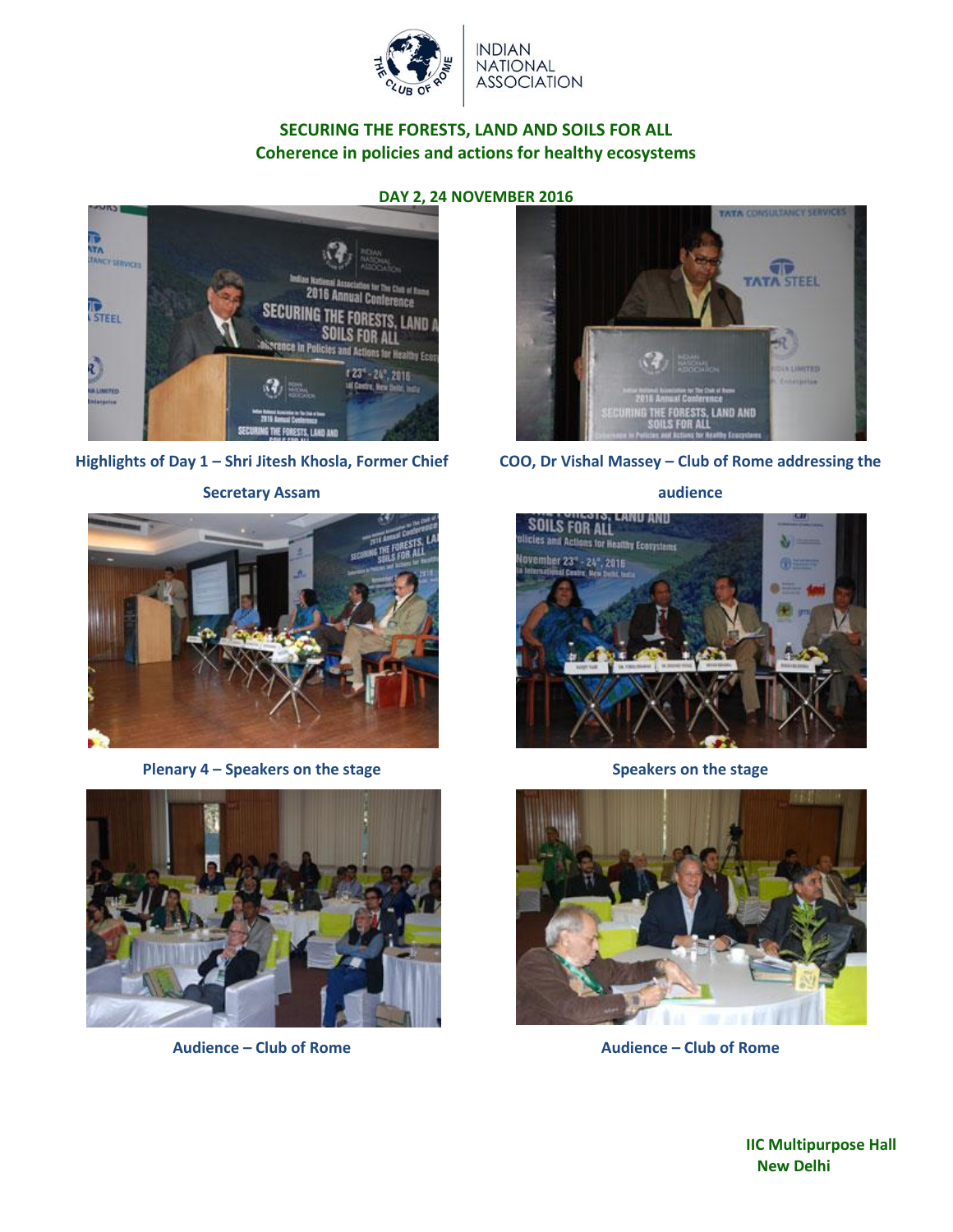

### **DAY 2, 24 NOVEMBER 2016**



**Plenary 5 – Mr George C Varughese, President Development Alternatives**





**Shri P D Rai, Member of Parliament Sikkim Lt Gen Sahni welcoming Shri P D Rai**



**Plenary 5 – Speakers on the stage**



**Audience Speakers**

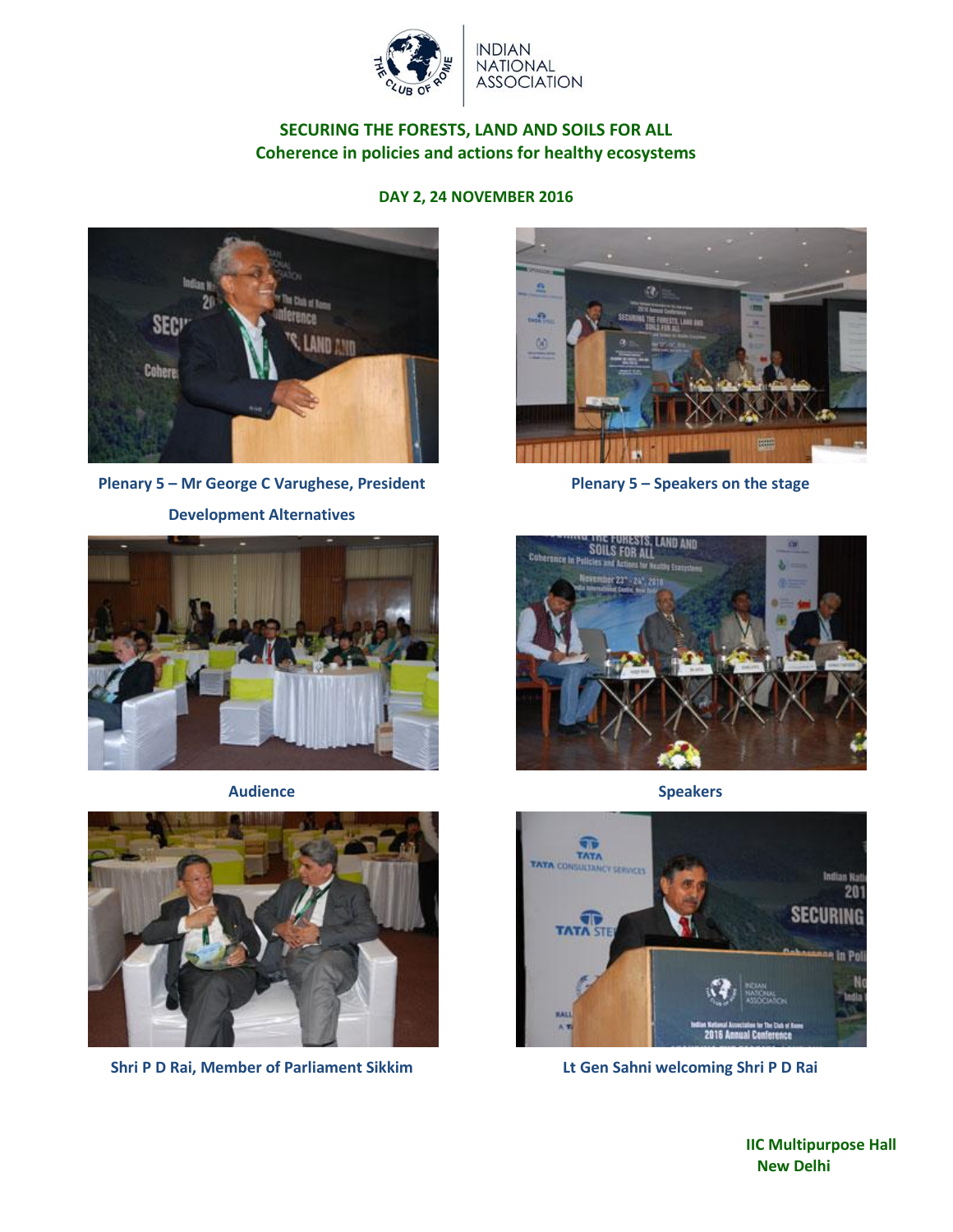

## **DAY 2, 24 NOVEMBER 2016**









**Shri P D Rai – addressing the issues Dr Ashok Khosla, Trustee Club of Rome** 



**Shri P D Rai, Member of Parliament Sikkim Plenary 6 – Dr Bharat H Desai, Professor of International** 

**Law, JNU Delhi**



**Speakers on the Stage Dr Mohan Gopal, Director Rajiv Gandhi Institute of Comtemporary Studies, Bangalore**

**IIC Multipurpose Hall New Delhi**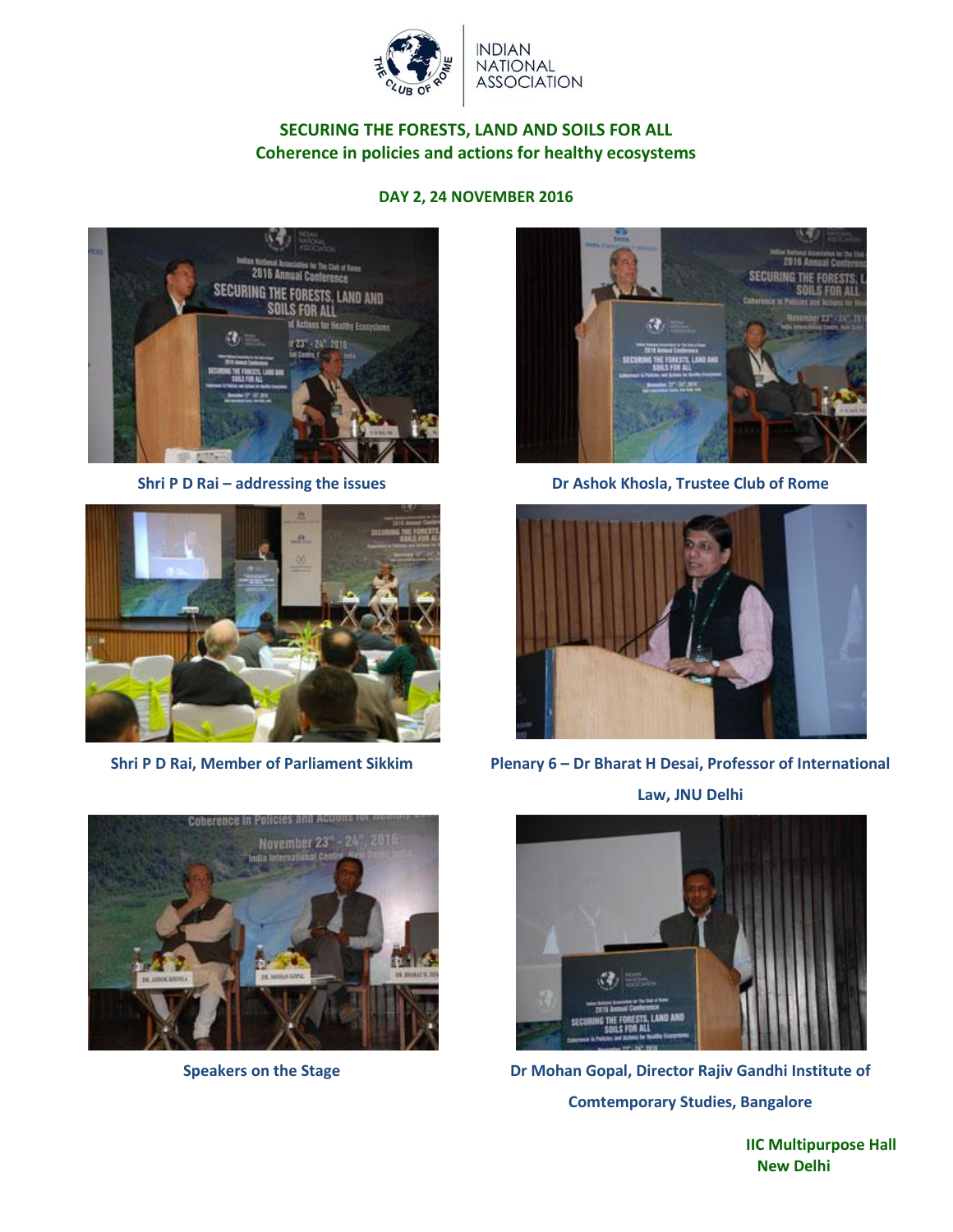

**DAY 2, 24 NOVEMBER 2016**





**Memento – Club of Rome Speakers – Discussions** 



**Lt Gen Sahni presenting the plant and memento to Shri P D Rai**



**Question and Answer Question and Answer**





**Closing Remarks – Shri S Ramadorai**